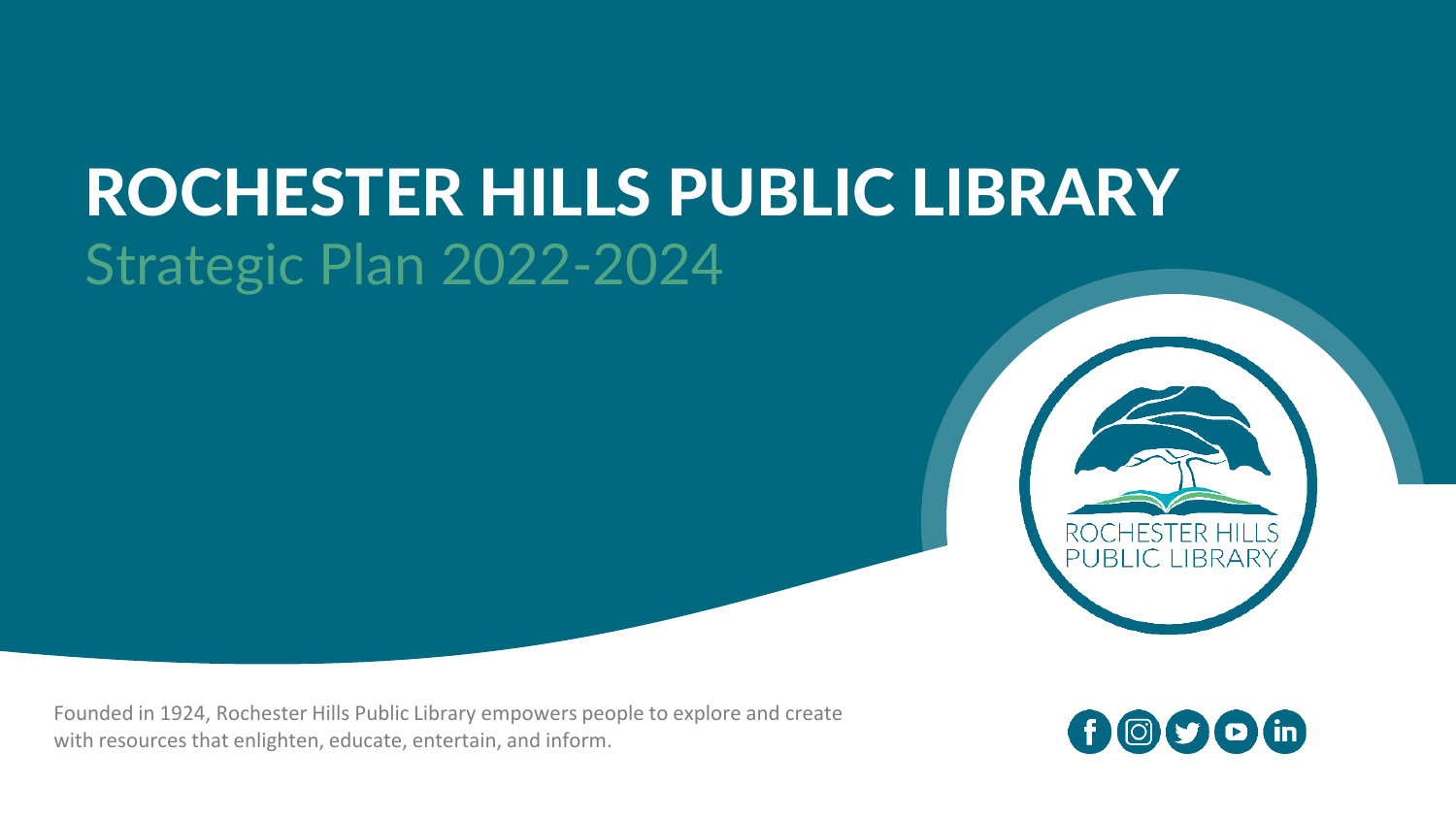#### **POPULATIONS SERVED**



- Early Learners
- Students
- Job & Social Benefit **Seekers**
- Seniors
- Small & Independent **Businesses**
- Educators & Administrators
- New Citizens/ELL
- Community Partners
- People with **Disabilities**
- Parents
- Story Lovers
- Researchers
- Hobbyists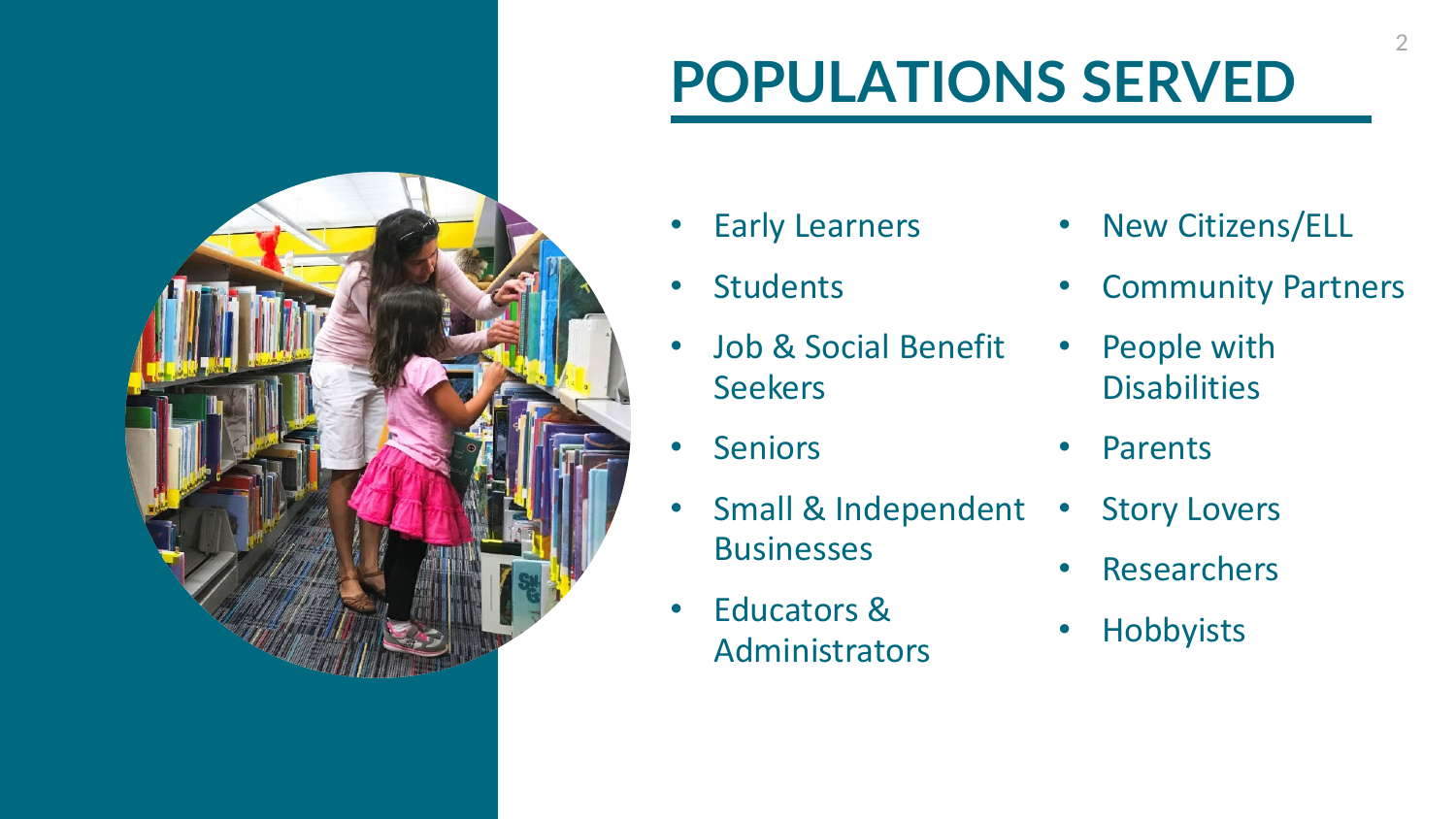

#### **RHPL OFFERS . . .**

- **Ingenuity:** Eureka Lab, a makerspace for all
- **Spaces:** Nine study rooms, quiet study room, three community meeting rooms
- **Technology:** Free WiFi, computer lab, printers, copier, digitizers, scanners
- **Accessibility:** Software, mobility scooters, magnifiers, Oakland Talking Book Service, community bookmobile, drive-thru service, minibranches in retirement residences & senior centers
- **Local History:** Digitized archives, databases, artifacts
- **Family Learning:** Infant playscape, play-based learning stations, Family Place Training, early literacy bookmobile
- **Volunteer Opportunities:** Friends of RHPL
- **Location:** Downtown Rochester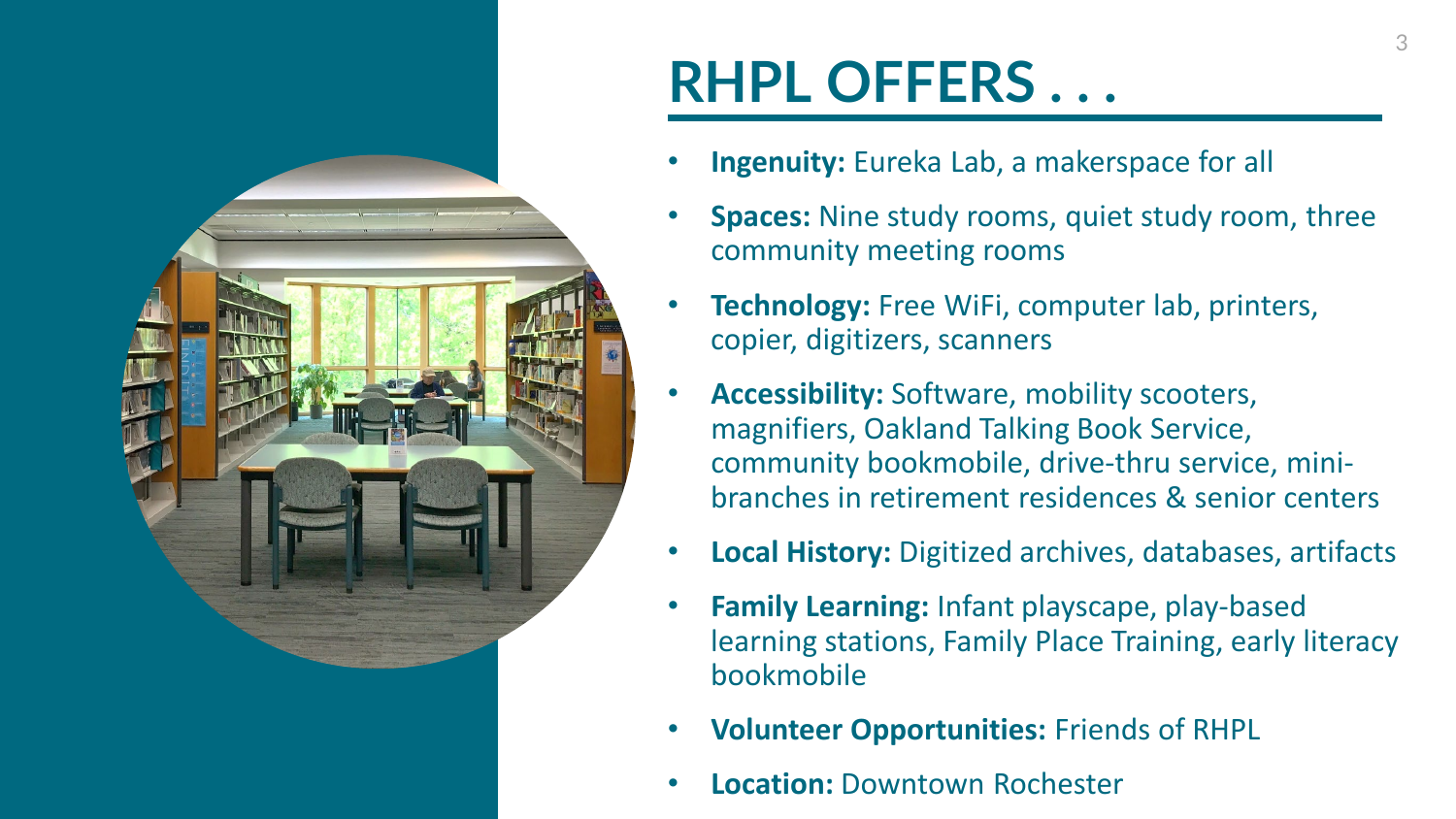#### **RHPL's PURPOSE**



- Inspire Lifelong Learners
- Nurture Developing Minds
- Advocate Critical Thinking
- Foster Community Collaboration
- Provide a Welcoming Space for Enjoyment & Discovery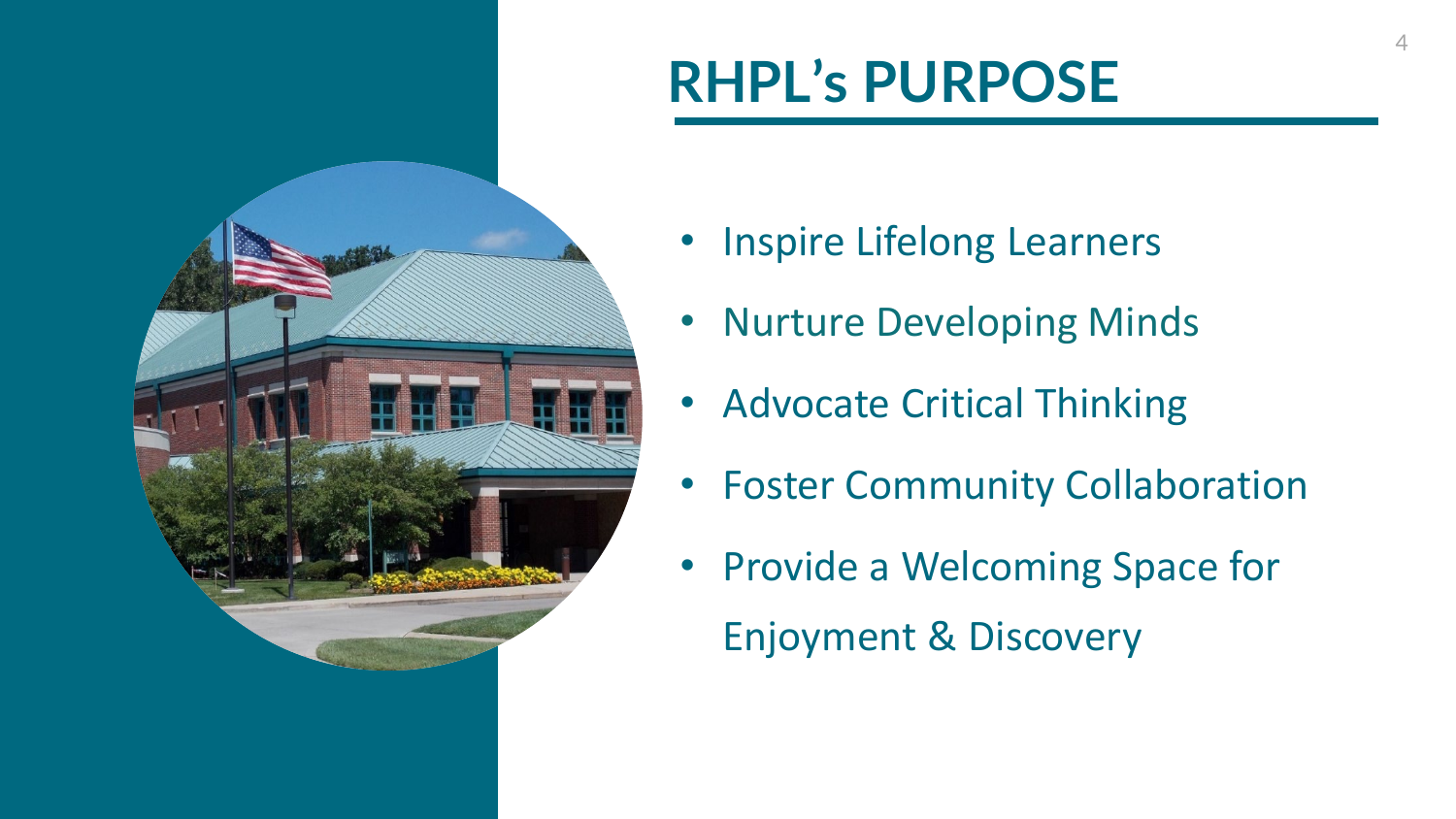# **STRATEGIC PLAN**

#### **PURPOSE**

Why RHPL serves the community

**VISION** What RHPL values

#### **FOCUS** How RHPL will act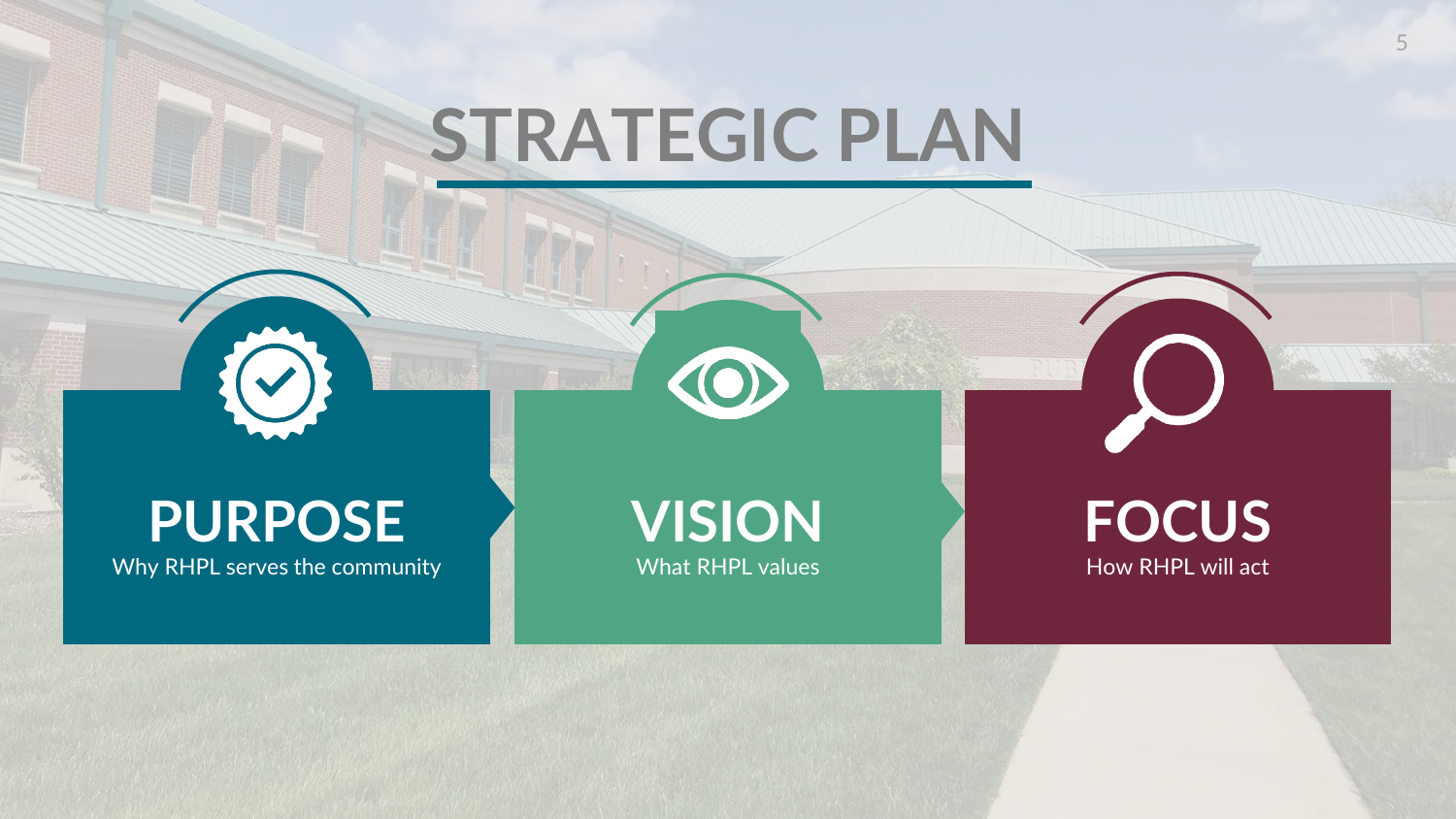





#### Inspire Lifelong Learners

- Encourage reading, listening, and viewing opportunities that match individual's personal taste and preferences.
- Provide easy access to materials that support reading as a hobby and habit.
- Create opportunities to experience, discuss, and reflect on stories that enhance selfawareness and broaden perspectives.
- Acquire materials in a variety of formats and in sufficient quantities to meet demand.
- Offer experience-based learning opportunities, equipment, and

technologies that foster productivity or creative selfexpression.

- Provide learning opportunities for text-based learning, online self-guided tutorials, and inperson instruction.
- Provide programs that facilitate learning and discussion about popular interest topics and foster various literacies (reading, digital, financial, health, etc.).
- Provide formal skill-building opportunities with an emphasis on those that support career and life-readiness.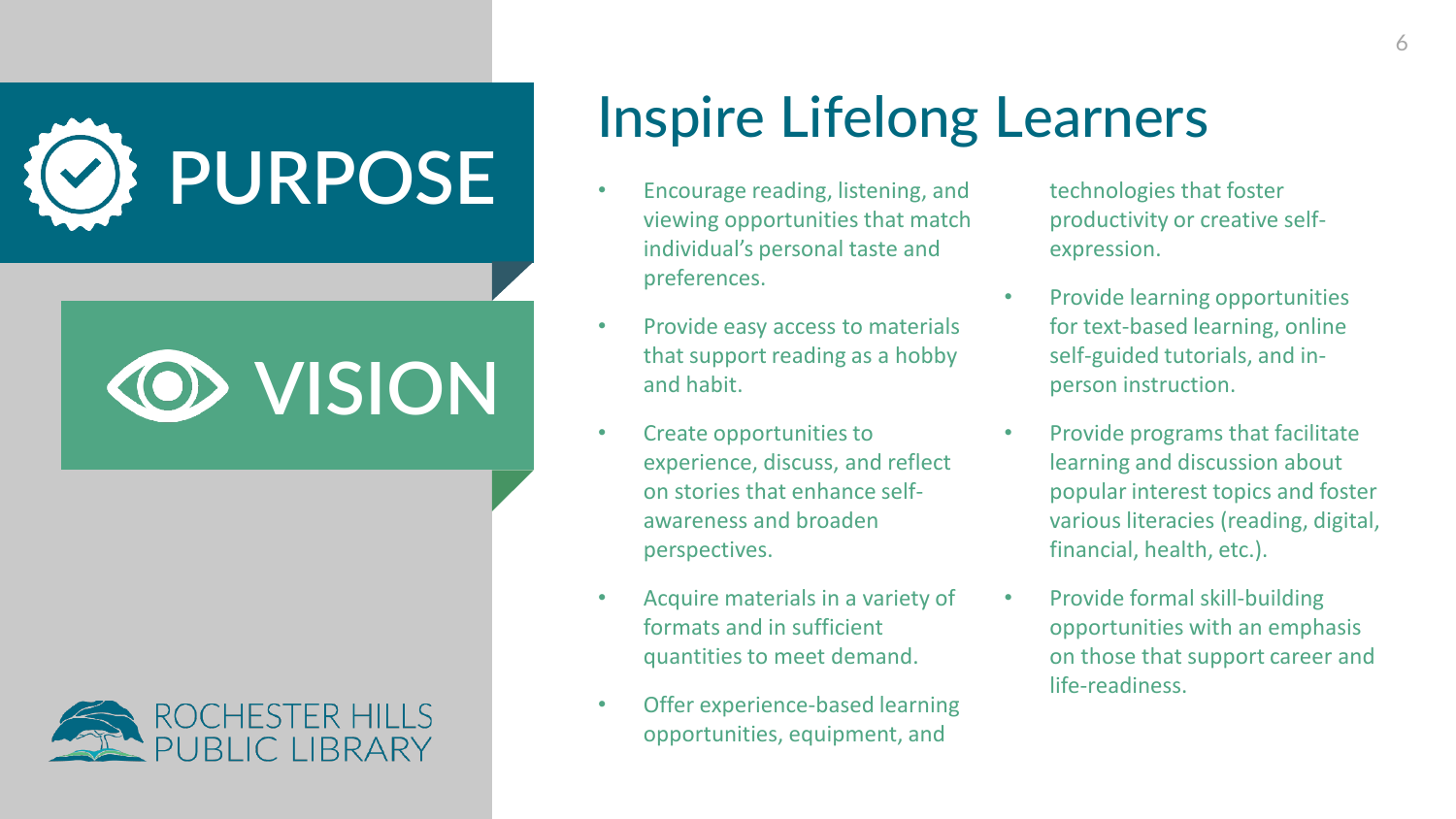





#### Nurture Developing Minds

- Engage parents, caregivers, and educators with techniques for building literacy skills.
- Offer passive and active programs that teach the building blocks of literacy (singing, playing, talking, listening, reading, and writing.
- Provide access to circulating materials, including play-based learning collections, for use outside of the library.
- Create inclusive environments that enable developing minds to find stimulating materials and services that match their interests and practice social interaction.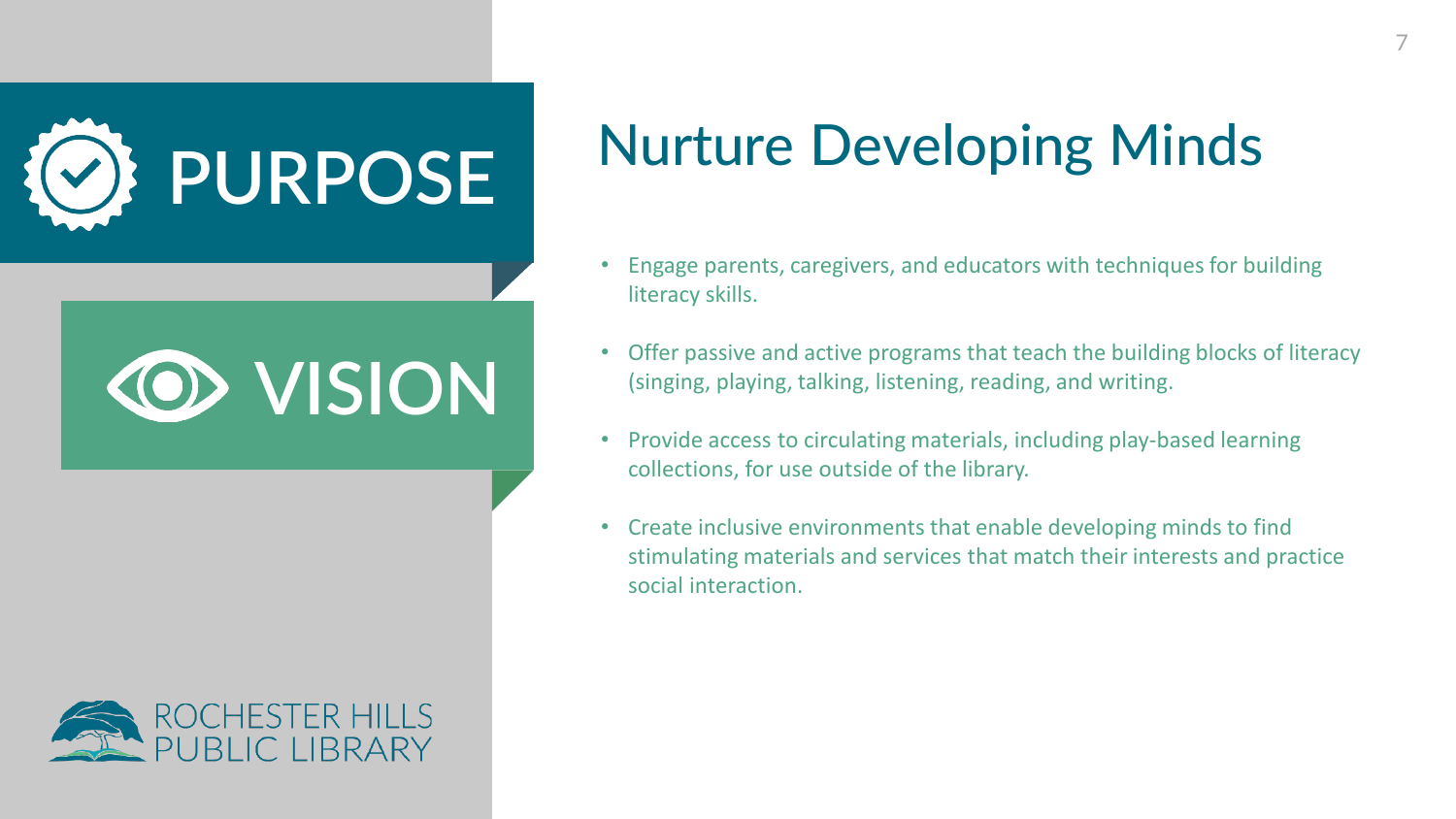





#### Advocate Critical Thinking

- Offer programs that encourage deep thinking and the articulation of ideas.
- Teach individuals how to evaluate information based on currency, accuracy, authority, reliability, and purpose.
- Provide outreach to local schools and develop services that support student activities and research needs.
- Provide library services and programs that stimulate connections between history and contemporary life at the local, regional, state, and world level.
- Motivate STEAM (Science, Technology, Engineering, Arts, Math)-based learning and computational thinking.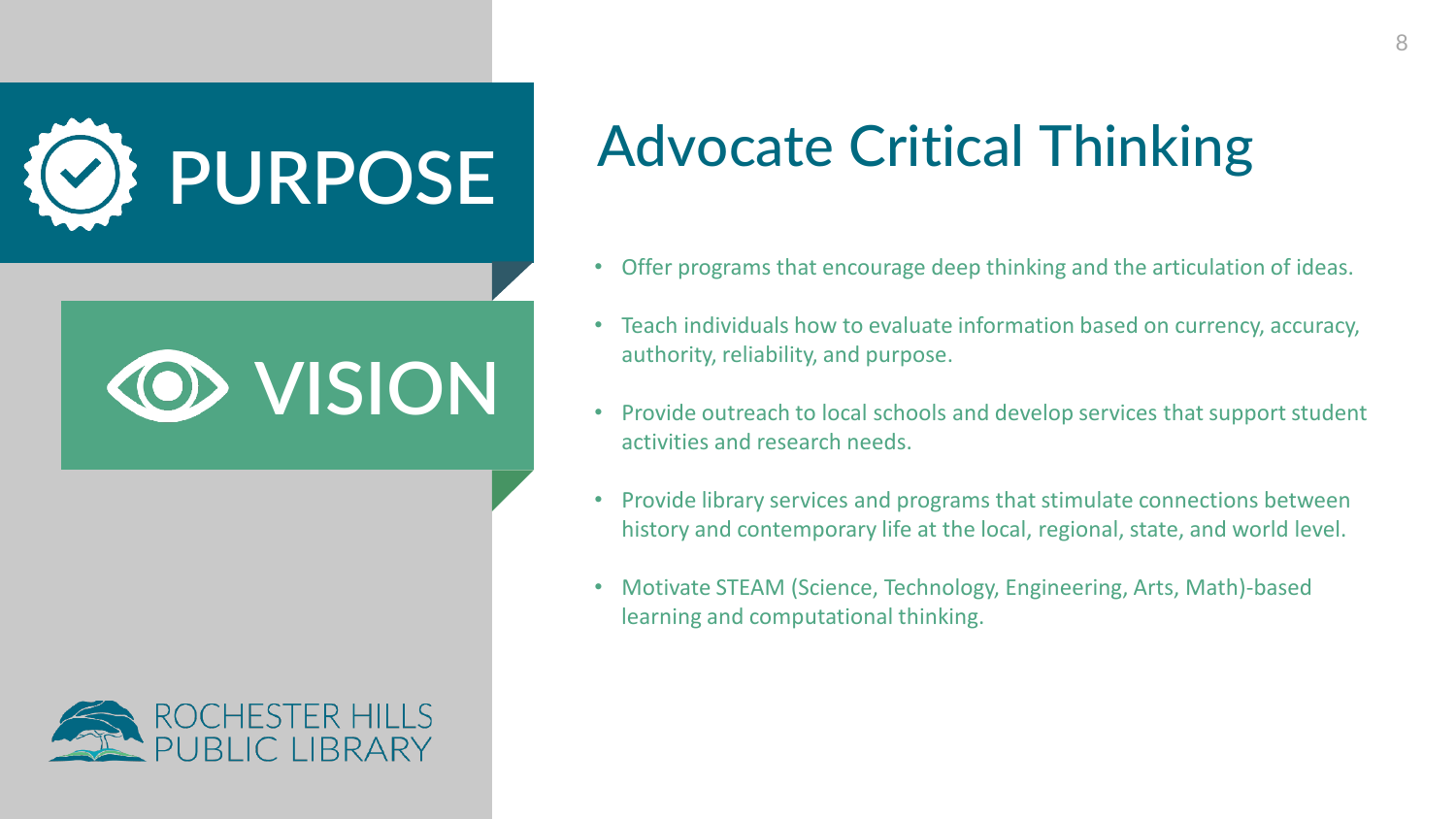

# **VISION**



#### Foster Community Collaboration

- Cultivate partnerships that advance the library's mission.
- Promote convenient access to the library by meeting customers where they are.
- Expand the presence of the library outward to the community to improve engagement and use of library services and materials.
- Encourage good citizenship and respectful discourse through active and passive programming.
- Create mutually beneficial volunteer opportunities for individual community members who support the library's mission.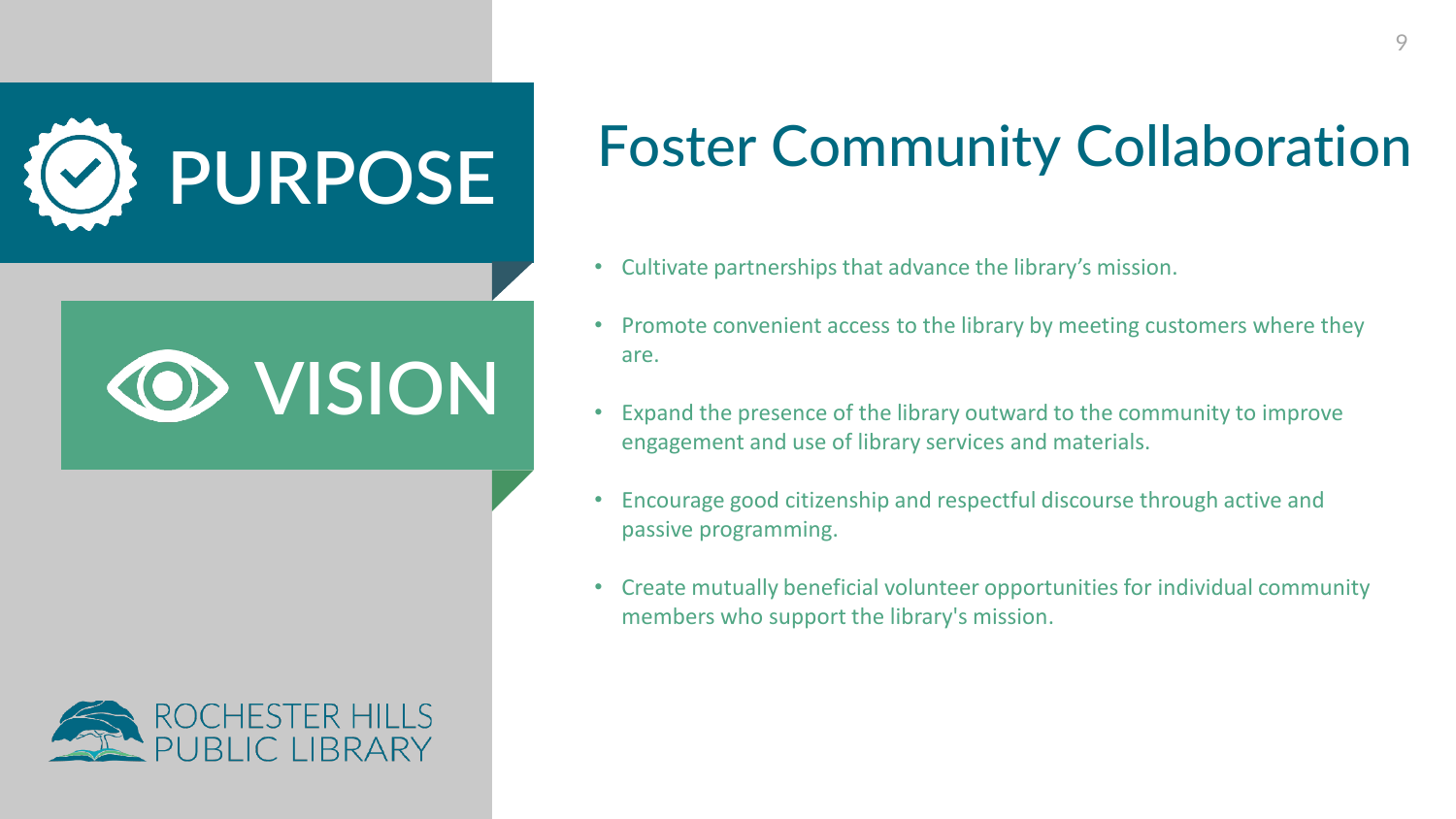





#### Provide a Welcoming Space for Enjoyment & Discovery

- Provide sufficient space that allow individuals to be productive in their work, study, and hobby pursuits.
- Create a useable and accessible online library experience that provides easy access to digital materials and online resource.
- Create inclusive and barrier-free facilities to maximize independent use of the library regardless of ability.
- Provide self-service opportunities to reflect a modern library facility.
- Provide programming and services that help new citizens navigate the community.
- Provide touch points for unexpected delight.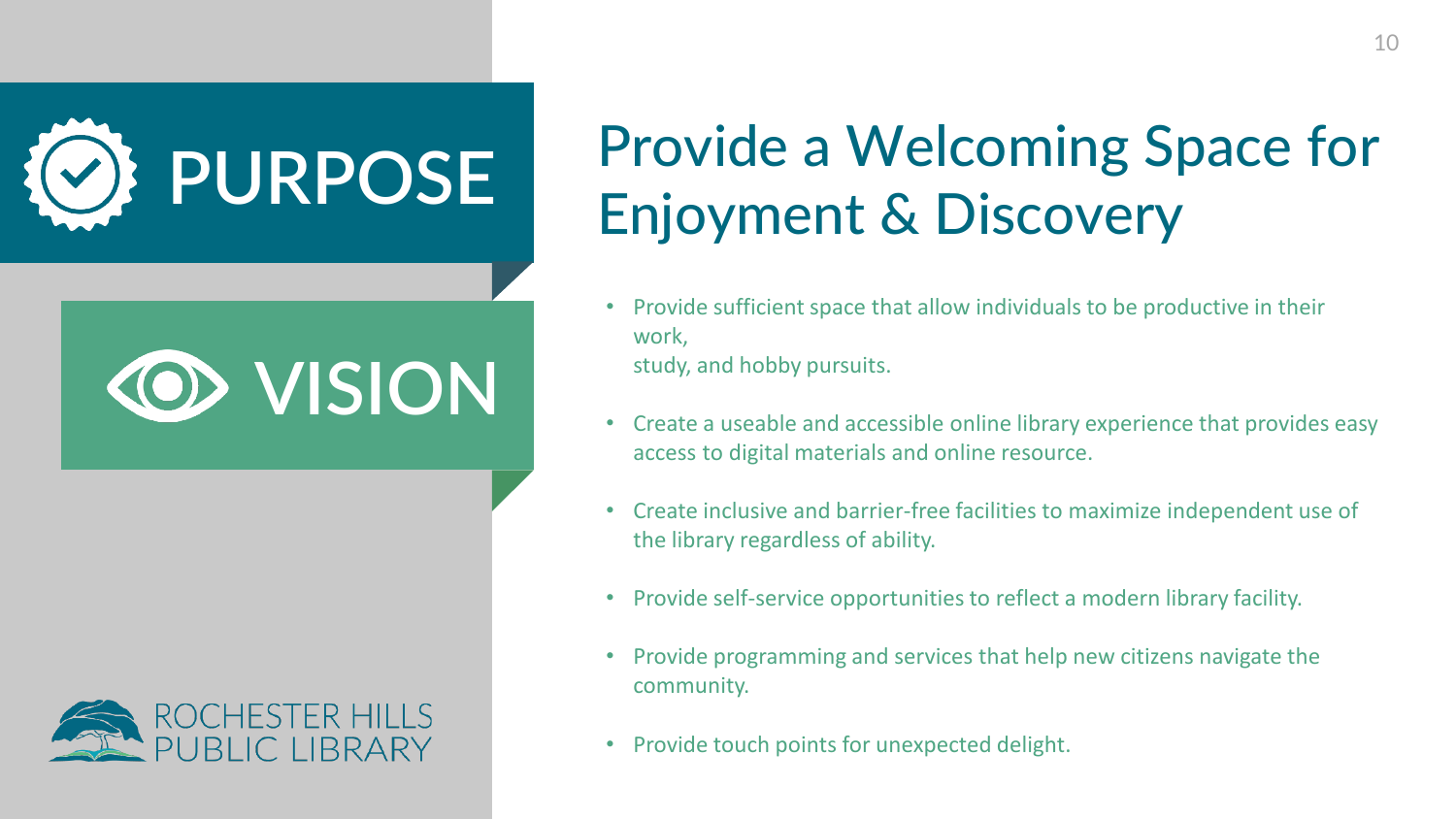

- **FOCUS** RHPL will empower departments, committees, and teams to develop action items that correspond to teams to develop action items that correspond to each vision statement.
	- Outcomes for each action plan item will be defined and measured for success.
	- Leaders of strategic plan initiatives will provide quarterly progress reports.
	- The library director will provide mid-year and annual reports on implementation of the plan.
	- The strategic plan will be reviewed annually and updated on a three-year rolling basis.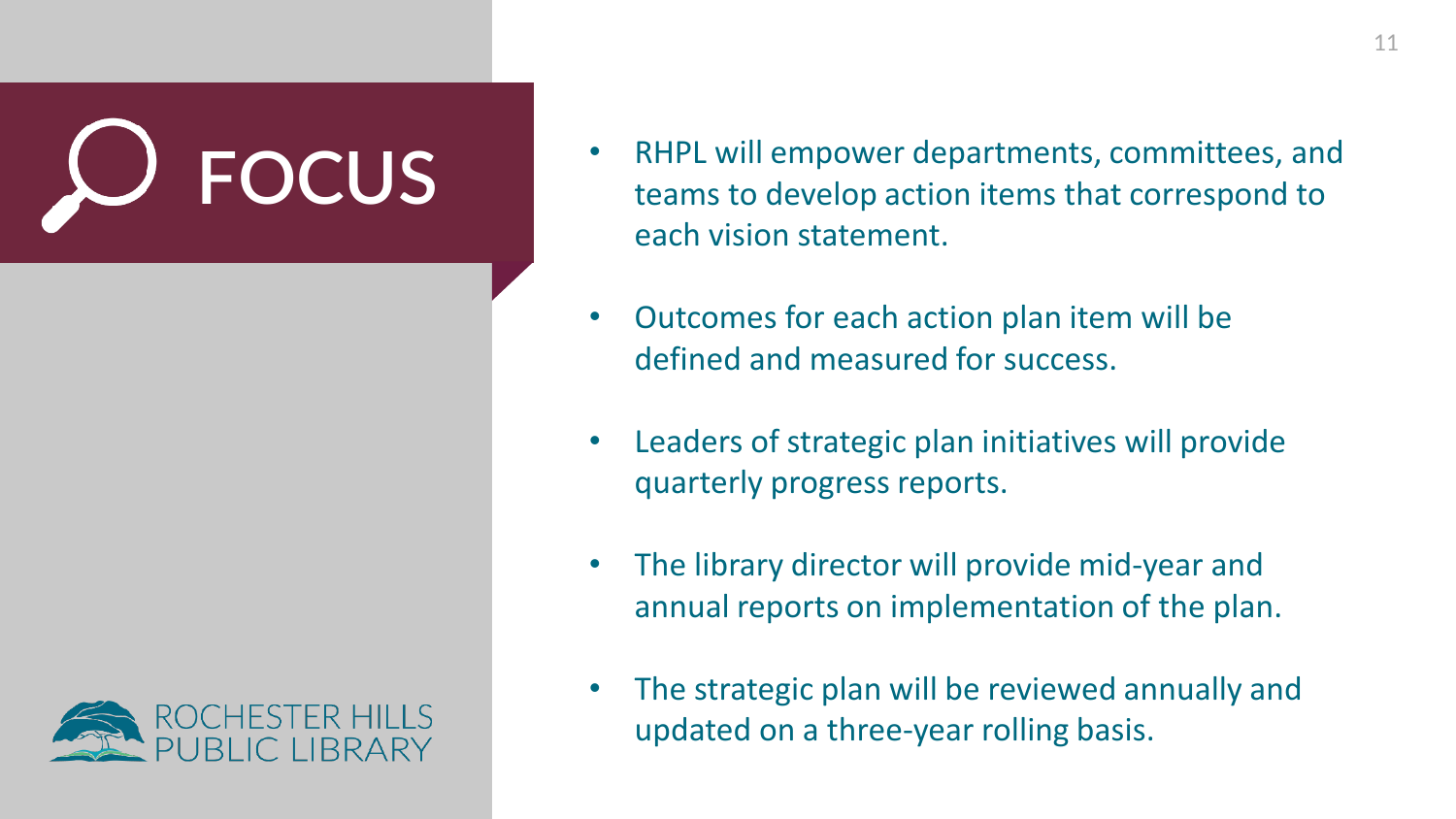## **GOAL HIGHLIGHTS**

2022



- Share early literacy tips in a quarterly newsletter for schools visited by RHPL's Early Literacy Blue Bus.
- Provide archival space and equipment to preserve and promote local history.
- Expand Smart Towns' presence and prestige in the community by creating new promotional materials, including separate social media platforms and more visibility within RHPL publications.
- Create a new resident/library patron welcome packet (virtual and/or print).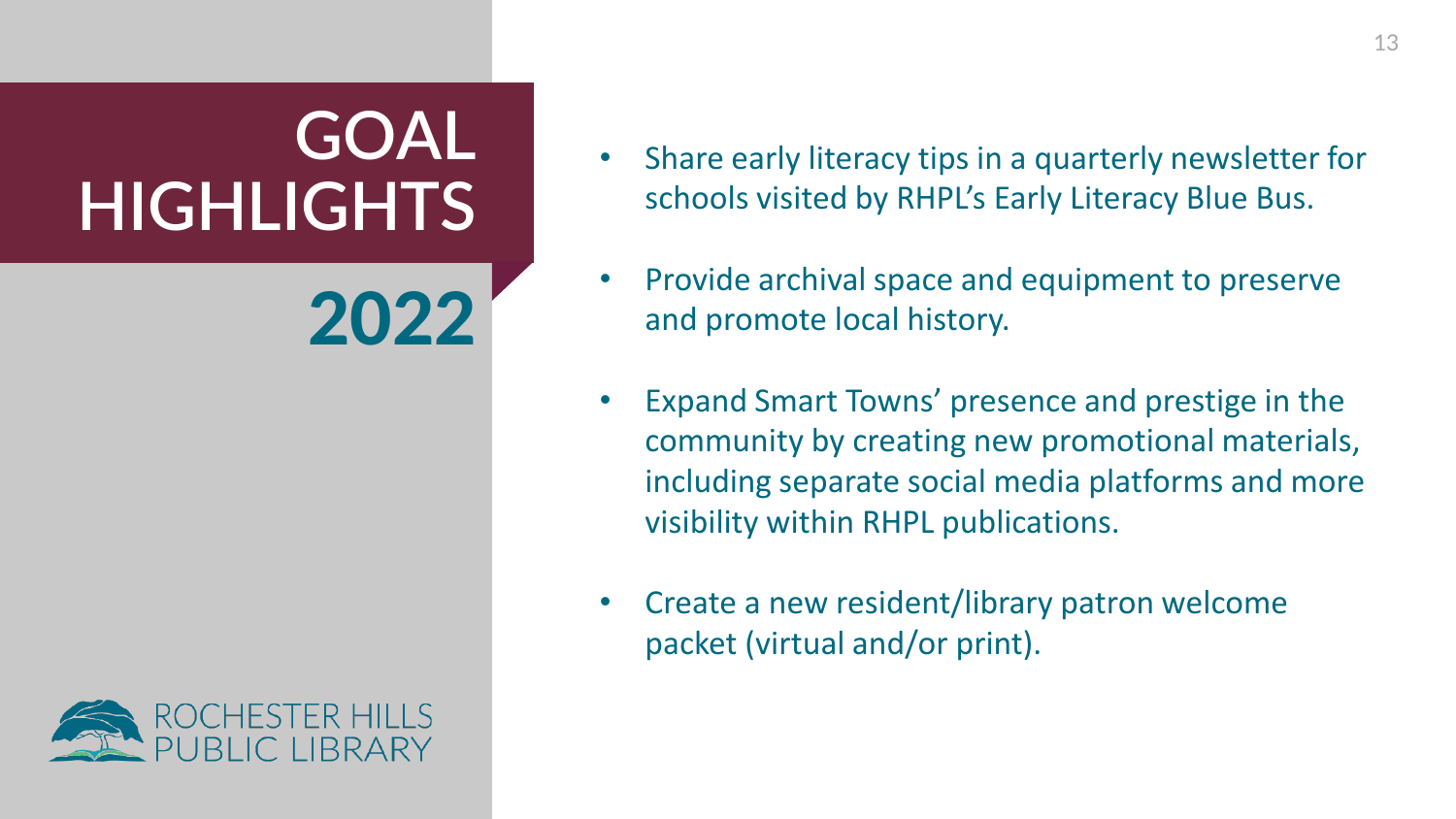## **GOAL HIGHLIGHTS**

2023



- Explore circulating an educational games collection (feasibility study).
- Expand Eureka Lab/Makerspace staff and hours to offer ad-hoc learning opportunities through equipment and hands-on opportunities that are more accessible to all.
- Consider adding a real-time location/map to a mobile app.
- Evaluate installing a sound garden outside the library and promote the gardens as a source of wonder with updated story walks, QR codes, etc.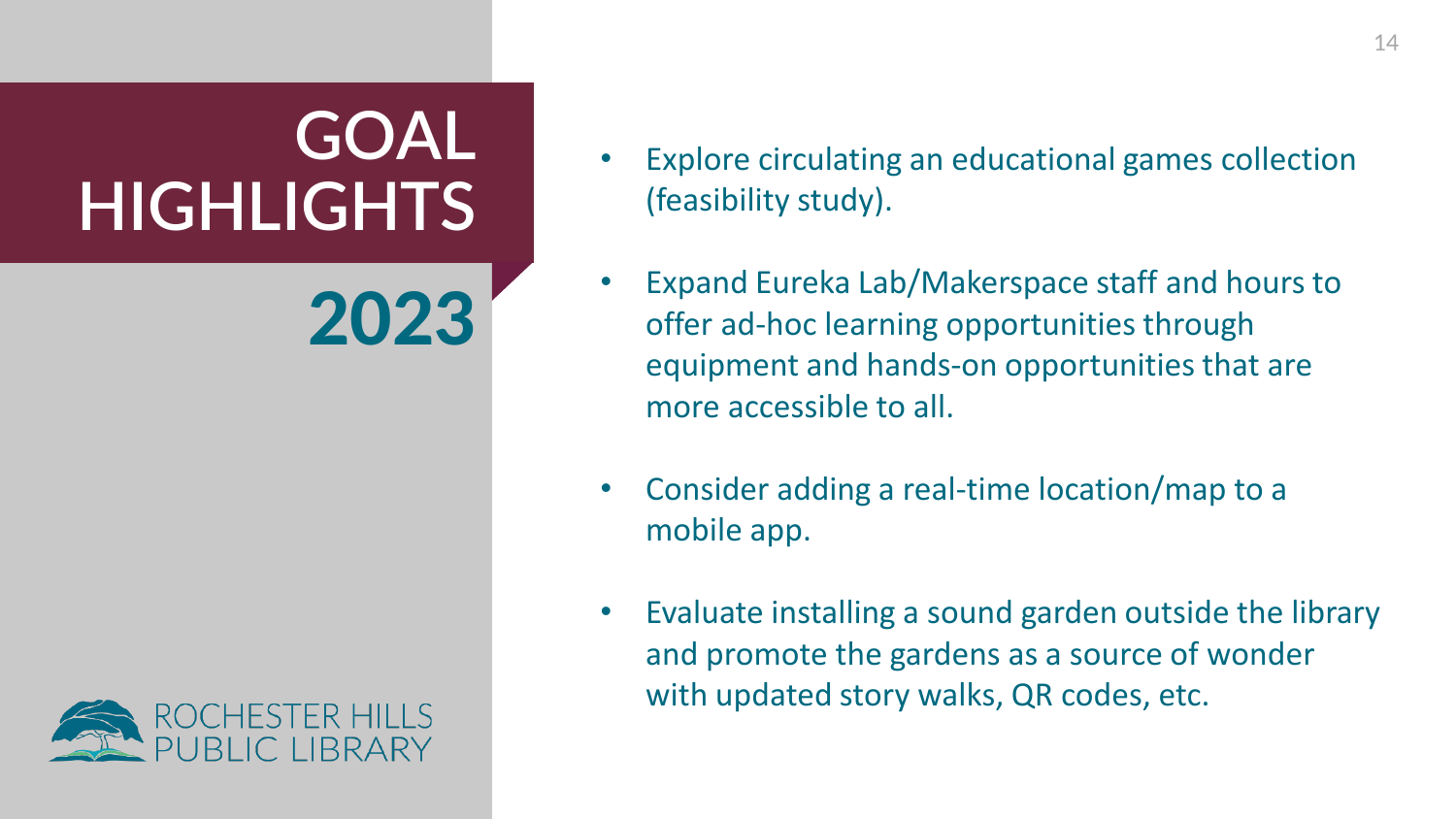## **GOAL HIGHLIGHTS**

2024



- Host a year-long celebration commemorating the library's 100<sup>th</sup> birthday.
- Complete a cost-benefit analysis of purchasing an on-demand story dispenser.
- Explore using an alternate ID number such as drivers licenses, student IDs, usernames, etc. to simplify access to library accounts.
- Evaluate the effectiveness of the 1000 books to experience program and expanding to include early literacy outreach service.